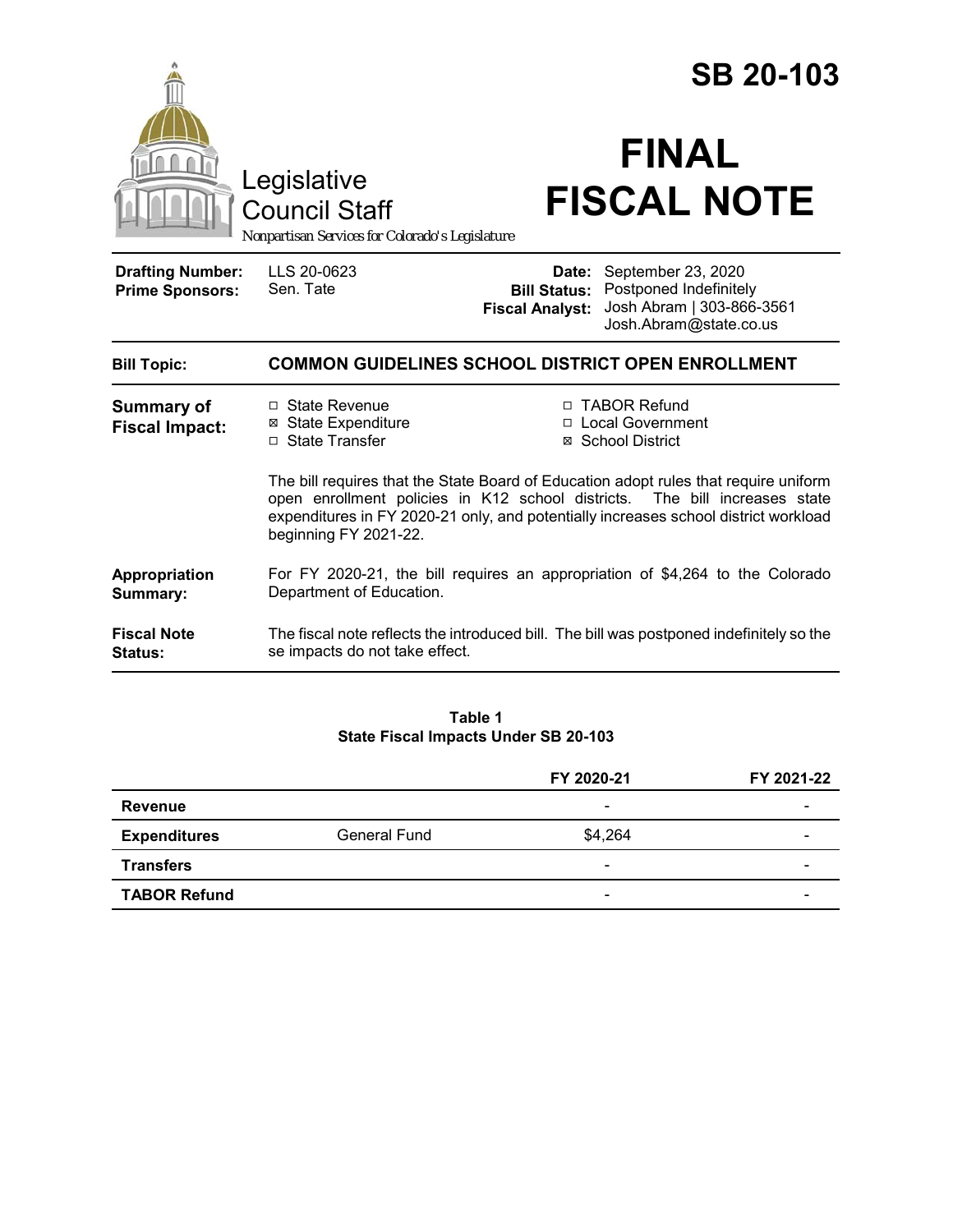September 23, 2020

## **Summary of Legislation**

No later than October 15, 2020, the Colorado Department of Education (CDE), in consultation with school district boards of education, must make recommendations to the SBE to adopt rules that require uniform open enrollment policies in K12 school districts. The CDE must recommend policies and procedures related to enrollment periods, application deadlines, dissemination of materials for parents, and notification of open enrollment application status. Statewide rules must also ensure the ability to submit applications online, through electronic mail or other web-based process, and in person.

The SBE must adopt rules no later than March 1, 2021, which become effective for school districts beginning with the 2021-22 school year. The SBE may stagger the effective date of rules if implementation in 2021-22 is not practicable, in which case the rules become effective for school districts beginning with the 2022-23 school year.

### **State Expenditures**

For FY 2020-21 only, the CDE will require \$4,264 for a one-time consultant to assist the department with data collection, engage stakeholders, and propose rules for adoption by the SBE.

Under current law, every school district adopts policies and procedures for school choice programs; however, these policies are not collected or analyzed by the CDE. It is estimated that conducting this research will take about one hour per school district to assemble necessary data, including enrollment window lengths, start dates, end dates, dates to accept an offer, the availability of online applications, and the dissemination of open enrollment polices to parents and guardians. The CDE will synthesize this information for use during stakeholder feedback sessions, and to prepare recommendations for the SBE. This effort will also require review from the Department of Law prior to recommending rules to the SBE.

# **School District**

Beginning with the 2021-22 school year, school districts may have increased workload to adjust district open enrollment policies with the rules established by the SBE. Some requirements may be implemented on a staggered basis through the 2022-23 school year, depending on the degree of changes required, and when implementation is deemed practicable. This workload increase for school districts has not been estimated.

# **Effective Date**

The bill was postponed indefinitely by the Senate Appropriations Committee on June 13, 2020.

#### **State Appropriations**

For FY 2020-21, the bill requires a General Fund appropriation of \$4,264 to the Colorado Department of Education.